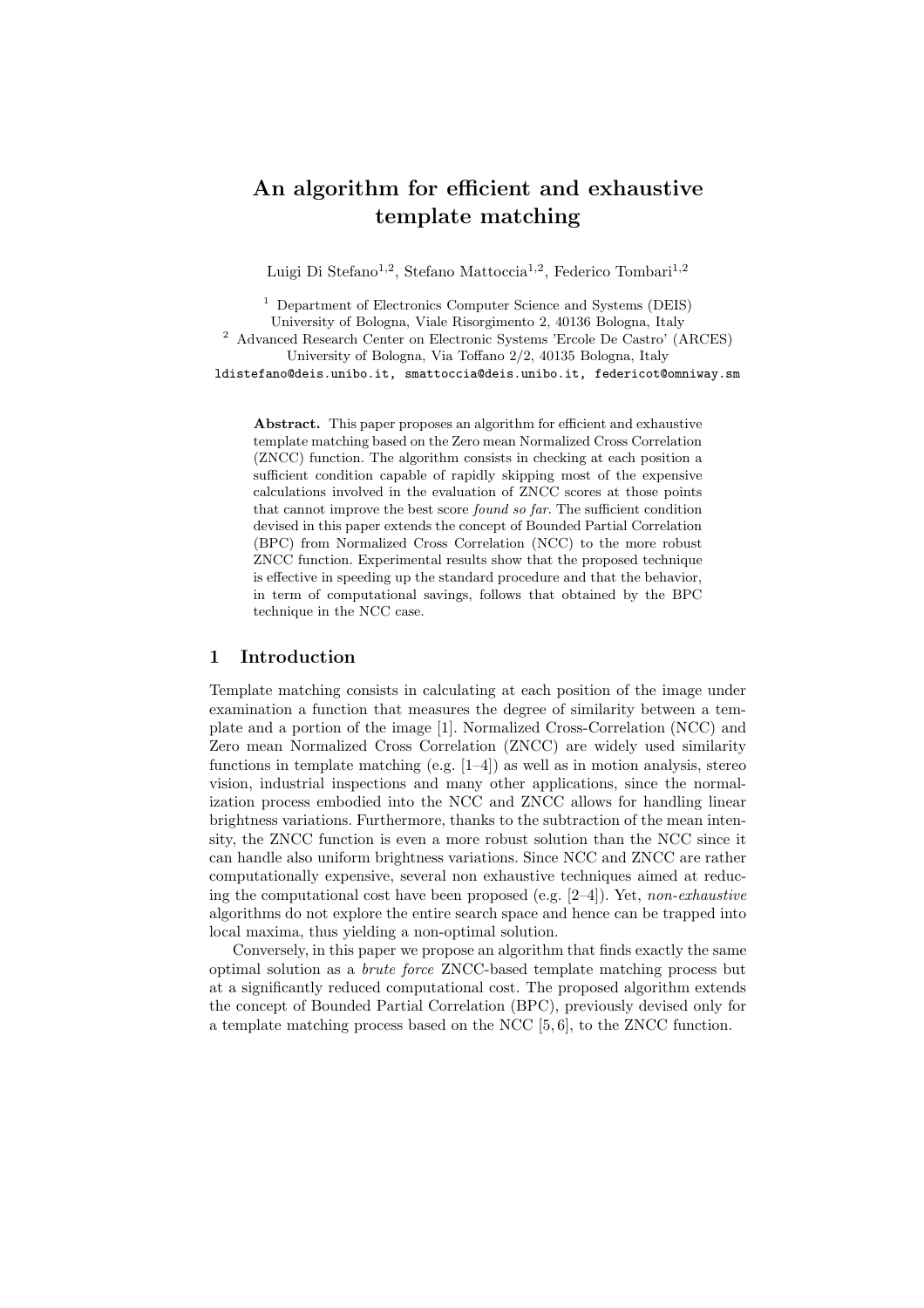## **2 A brief review of the BPC technique**

Let I be the image under examination, of size  $W \times H$  pixels, T the template, of size  $M \times N$  pixels, and  $I_c(x, y)$  the sub image of I at position  $(x, y)$  having the same size as the template (e.g.  $I_c(x, y) = \{I(x+i, y+j) | i \in [1..M], j \in [1..N]\}.$ 

The Normalized Cross Correlation between the template  $T$  and the image  $I$ at position  $(x, y)$  is defined as:

$$
NCC(x, y) = \frac{\sum_{j=1}^{N} \sum_{i=1}^{M} I(x + i, y + j) \cdot T(i, j)}{\sqrt{\sum_{j=1}^{N} \sum_{i=1}^{M} I^{2}(x + i, y + j)} \cdot \sqrt{\sum_{j=1}^{N} \sum_{i=1}^{M} T^{2}(i, j)}} \in [0, 1]
$$
 (1)

The numerator of (1) represents the *dot product* between  $I_c(x, y)$  and T, while in the remainder the  $\ell_2$  norms of  $I_c(x, y)$  and T at the denominator will be denoted as  $||I_c(x, y)||$  and  $||T||$ .

The BPC technique [5, 6] allows for speeding up an exhaustive template matching process based on the NCC by rapidly detecting unsatisfactory matching candidates. Such detection is achieved by evaluating a sufficient condition, obtained at a reduced computational cost, that relies on an upper bound,  $\gamma(x, y, n)$ , of the dot product term in (1):

$$
\gamma(x, y, n) \ge \sum_{j=1}^{N} \sum_{i=1}^{M} I(x + i, y + j) \cdot T(i, j)
$$
 (2)

Let  $\eta_{max}$  represent the correlation maximum *'found so far'* during the matching process and that the point at coordinates  $(x, y)$  is currently under examination. The following inequality,

$$
\frac{\gamma(x, y, n)}{||I_c(x, y)|| \cdot ||T||} < \eta_{max} \tag{3}
$$

when holds, provides a sufficient condition for skipping the current position without carrying out the entire calculation of the computationally expensive dot product term since (3) guarantees that the current position cannot improve the η*max* score.

An effective sufficient condition is obtained splitting both  $T$  and  $I_c$  into two parts, respectively denoted by rows  $[0..n]$  and  $[n+1..N]$  as showed in Figure 1, and, correspondingly, the dot product term into two partial terms: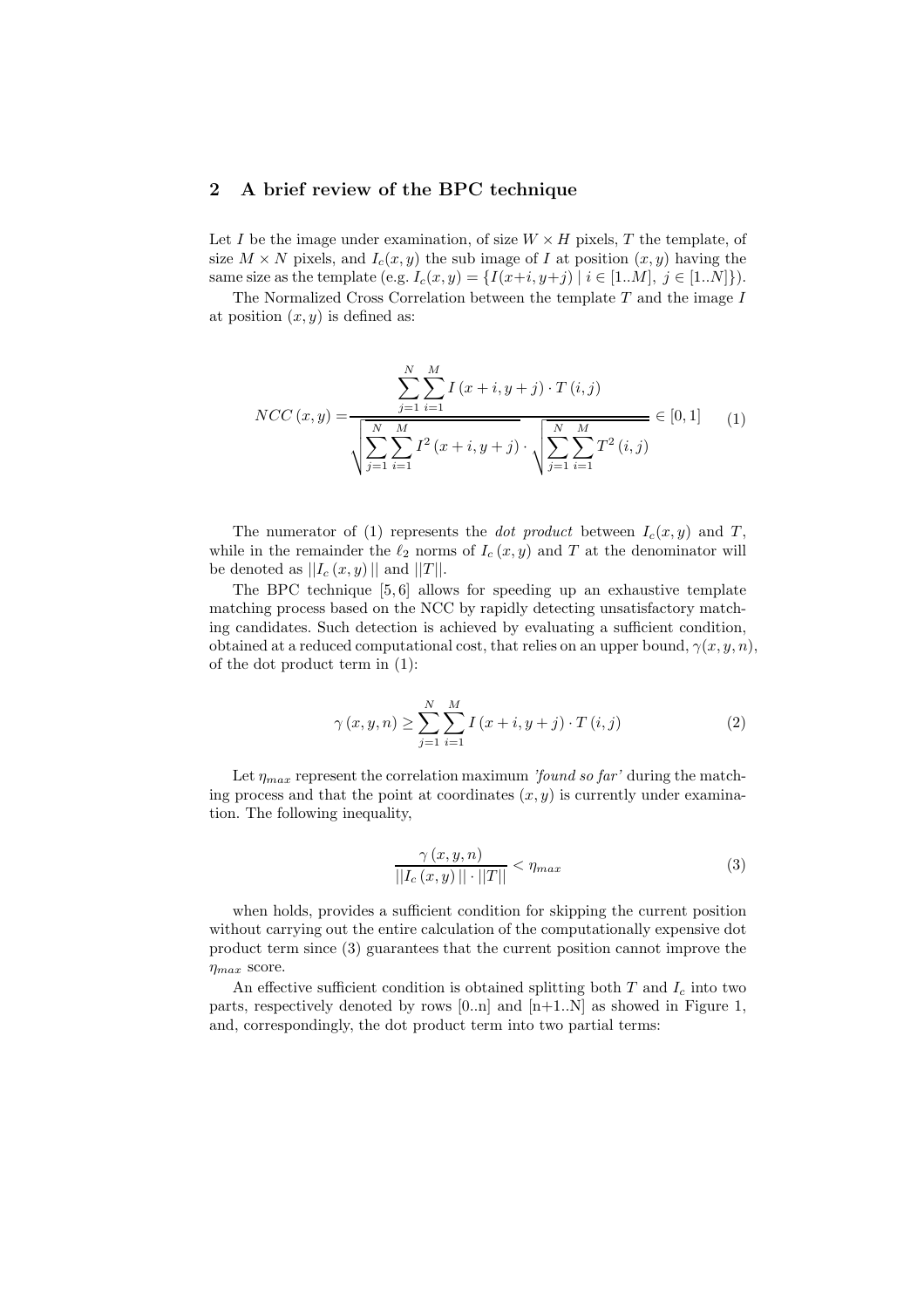

**Fig. 1.** *Splitting of the template* <sup>T</sup> *and sub-image* <sup>I</sup>*c.*

$$
\sum_{j=1}^{N} \sum_{i=1}^{M} I(x+i, y+j) \cdot T(i,j) =
$$
\n
$$
\sum_{j=1}^{n} \sum_{i=1}^{M} I(x+i, y+j) \cdot T(i,j) + \sum_{j=n+1}^{N} \sum_{i=1}^{M} I(x+i, y+j) \cdot T(i,j)
$$
\n(4)

Then, the upper bound  $\gamma(x, y, n)$  is obtained by adding the first partial dot product term and an upper bound,  $\beta(x, y, n)$ , of second partial dot product term:

$$
\gamma(x, y, n) = \sum_{j=1}^{n} \sum_{i=1}^{M} I(x + i, y + j) \cdot T(i, j) + \beta(x, y, n)
$$
(5)

As shown in Figure 1, the index  $n$  in (5) determines the splitting of the dot product term into two partial terms. Applying the Cauchy-Schwarz inequality to the rightmost term of (4) yields to the bounding function  $\beta(x, y, n)$ :

$$
\beta(x, y, n) = ||I_c(x, y)||_{n+1}^N \cdot ||T||_{n+1}^N
$$
\n(6)

where  $||I_c(x,y)||_{n+1}^N$  and  $||T||_{n+1}^N$  represent the *partial*  $\ell_2$  *norms* of terms  $I_c$  and T within rows  $(n+1)$  and N.

By plugging  $(6)$  into  $(5)$  we obtain a sufficient condition  $(e.g. (3))$  that allows for skipping unsatisfactory matching candidates. It relies on a portion of the dot product term and a bounding function  $\beta(x, y, n)$  that can be calculated very efficiently using incremental computation schemes (i.e. *box-filtering* [7]), at the cost of a limited and fixed number of operations.

It is worth observing that, in the examined case of a single partition of T and I*c*, the splitting procedure of the dot product term is mandatory since if the bounding function is defined over the whole area (e.g. case of *n* set to zero) then inequality (3) never holds.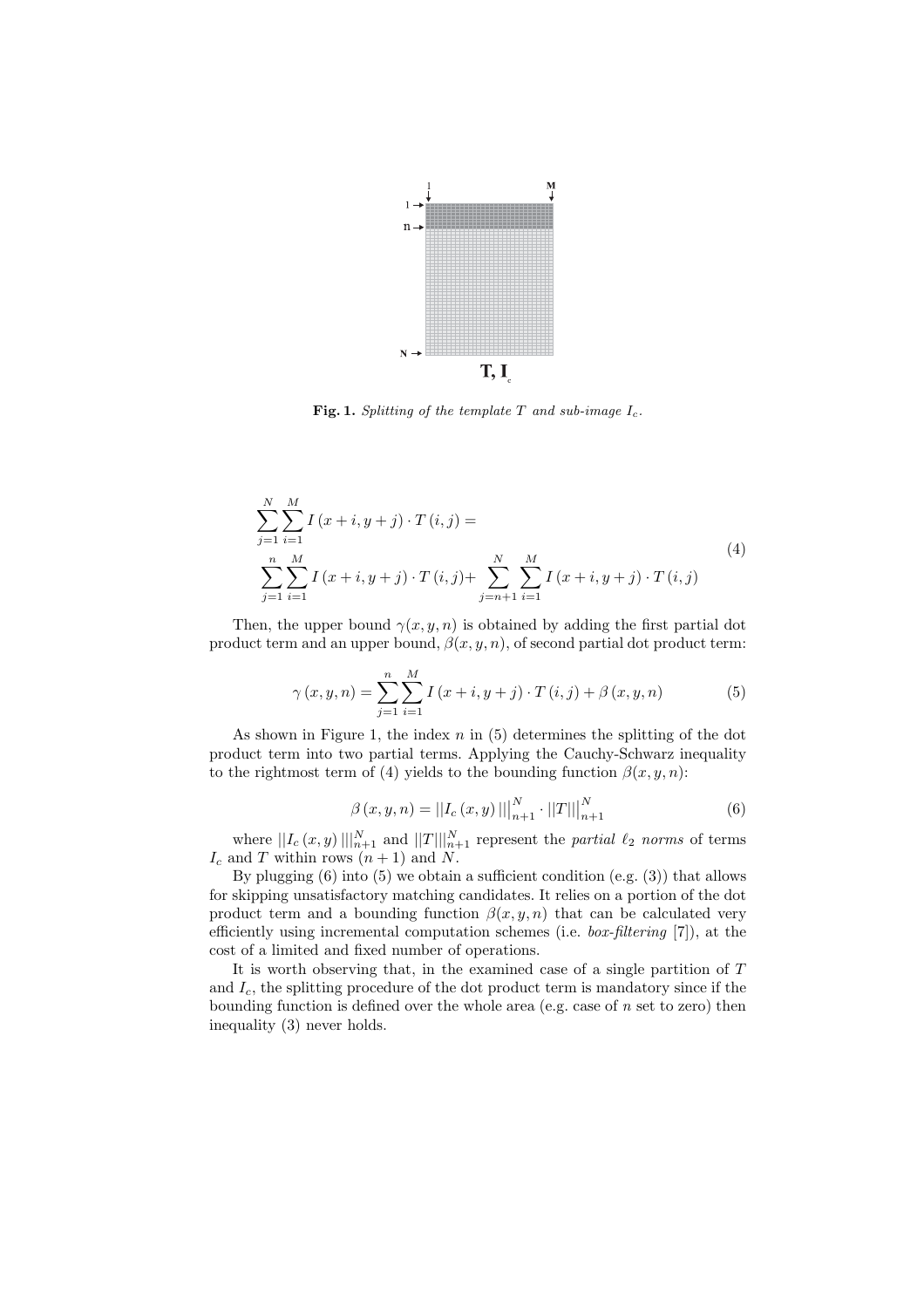# **3 Extension of the BPC technique to the ZNCC**

This section describes how to extend the BPC technique based on the Cauchy-Schwarz inequality to the more robust and computationally expensive ZNCC function. The novel technique will be referred to as Extended Bounded Partial Correlation (EBPC).

Denoting with  $\mu(T)$  and  $\mu(I_c(x, y))$  the mean intensity values computed, respectively, on  $T$  and on  $I_c(x, y)$ , the Zero mean Normalized Cross Correlation between T and I at position  $(x, y)$  is defined as:

$$
ZNCC(x,y) = \frac{\sum_{j=1}^{N} \sum_{i=1}^{M} [I(x+i, y+j) - \mu(I_c(x,y))] \cdot [T(i,j) - \mu(T)]}{\sqrt{\sum_{j=1}^{N} \sum_{i=1}^{M} [I(x+i, y+j) - \mu(I_c(x,y))]^2} \cdot \sqrt{\sum_{j=1}^{N} \sum_{i=1}^{M} [T(i,j) - \mu(T)]^2}
$$

$$
= \frac{\sum_{j=1}^{N} \sum_{i=1}^{M} I(x+i, y+j) \cdot T(i,j) - M \cdot N \cdot \mu(I_c(x,y)) \cdot \mu(T)}{\sqrt{||I_c(x,y)||^2 - M \cdot N \cdot \mu^2(I_c(x,y))} \cdot \sqrt{||T||^2 - M \cdot N \cdot \mu^2(T)}} \in [-1, 1]
$$
(7)

Similarly to the NCC case, let's split the template T and the sub-image I*<sup>c</sup>* into two portions, as shown in Figure 1, and correspondingly the numerator of (7) into two terms:

$$
\sum_{j=1}^{N} \sum_{i=1}^{M} \left[ I(x+i, y+j) - \mu(I_c(x, y)) \right] \cdot \left[ T(i, j) - \mu(T) \right] =
$$
\n
$$
\sum_{j=1}^{n} \sum_{i=1}^{M} \left[ I(x+i, y+j) - \mu(I_c(x, y)) \right] \cdot \left[ T(i, j) - \mu(T) \right] +
$$
\n
$$
\sum_{j=n+1}^{N} \sum_{i=1}^{M} \left[ I(x+i, y+j) - \mu(I_c(x, y)) \right] \cdot \left[ T(i, j) - \mu(T) \right]
$$
\n(8)

where, as usual,  $n$  represents the number of rows determining the two portions of template T and sub-image I*c*.

The first term at the second member of (8), referred to as *partial correlation* (e.g.  $P_c(x, y, n)$ ), may be written in a more convenient form as follows: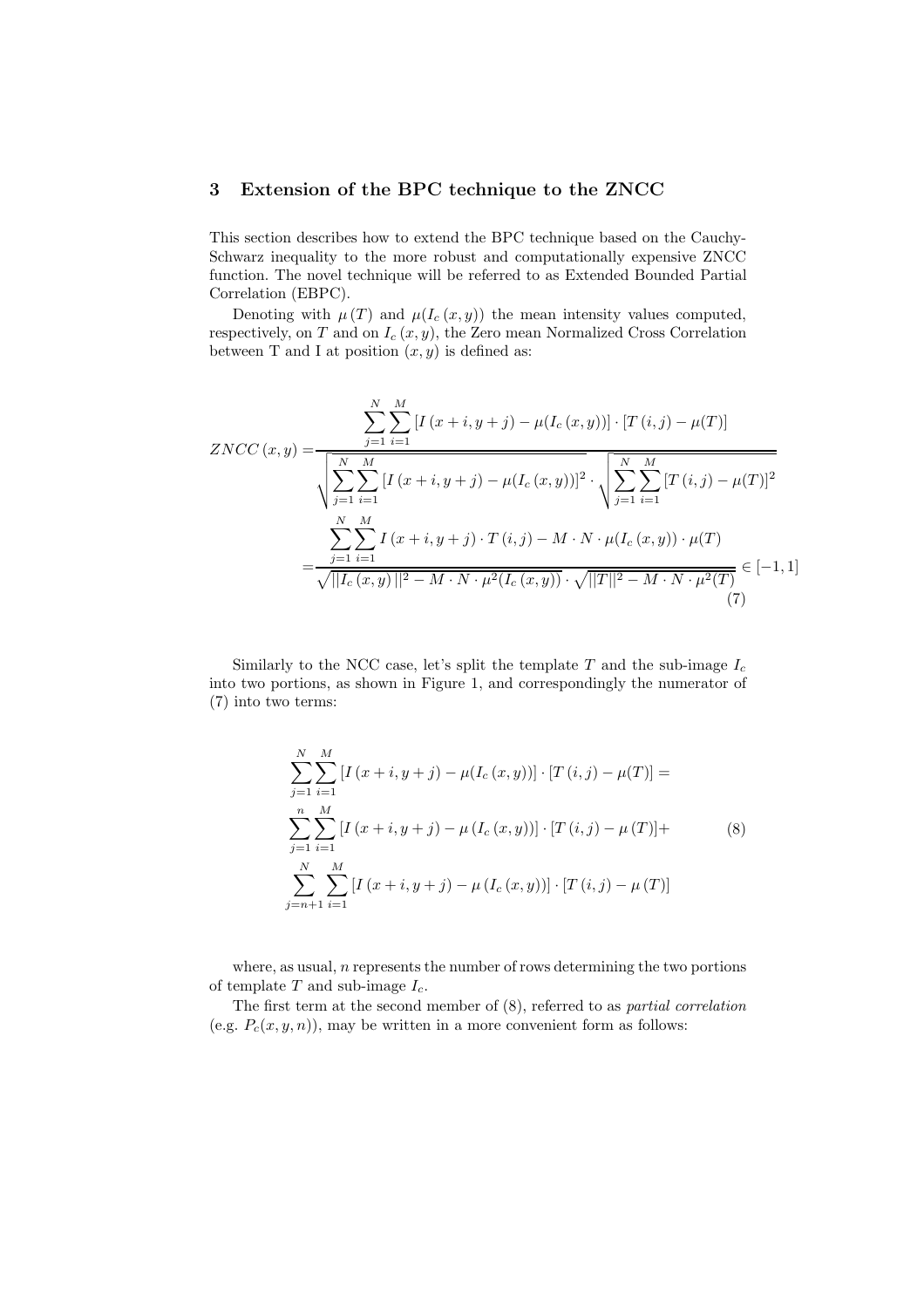$$
P_c(x, y, n) = \sum_{j=1}^{n} \sum_{i=1}^{M} \left[ I(x + i, y + j) - \mu(I_c(x, y)) \right] \cdot \left[ T(i, j) - \mu(T) \right] =
$$
  

$$
\sum_{j=1}^{N} \sum_{i=1}^{M} I(x + i, y + j) \cdot T(i, j) +
$$
  

$$
- M \cdot n \cdot \left[ \mu(T) \cdot \mu(I_c(x, y)) \right]_1^n + \mu(I_c(x, y)) \cdot \mu(T) \Big|_1^n + \mu(I_c(x, y)) \cdot \mu(T) \Big|_1^n
$$
(9)

where  $\mu(I_c(x, y))|_1^n$  and  $\mu(T)|_1^n$  represent the *partial mean intensity values* between rows 1 and  $n$  referred, respectively, to the  $I_c$  and  $T$  term.

A bounding function of the numerator of the ZNCC function can be devised by applying the Cauchy-Schwarz inequality to the rightmost term in (8):

$$
\beta_Z(x, y, n) = \sqrt{\sum_{j=n+1}^{N} \sum_{i=1}^{M} \left[ I\left(x+i, y+j\right) - \mu(I_c(x, y)) \right]^2} \cdot \sqrt{\sum_{j=n+1}^{N} \sum_{i=1}^{M} \left[ T\left(i, j\right) - \mu(T) \right]^2}
$$
\n(10)

Then, by simple algebraical manipulations:

$$
\beta_Z(x, y, n) = \sqrt{(||T|||_{n+1}^N)^2 + (N - n) \cdot M \cdot \mu(T) \cdot [\mu(T) - 2 \cdot \mu(T)|_{n+1}^N]} \cdot \sqrt{(||I_c(x, y)||_{n+1}^N)^2 + (N - n) \cdot M \cdot \mu(I_c(x, y)) \cdot [\mu(I_c(x, y)) - 2 \cdot \mu(I_c(x, y))|_{n+1}^N]}
$$
\n(11)

Since function  $\beta_Z(x, y, n)$  turns out to be an upper bound of a portion of the dot product term:

$$
\beta_Z(x, y, n) \ge \sum_{j=n+1}^{N} \sum_{i=1}^{M} \left[ I\left(x+i, y+j\right) - \mu\left(I_c\left(x, y\right)\right) \right] \cdot \left[ T\left(i, j\right) - \mu\left(T\right) \right] \tag{12}
$$

replacing the latter term of (8) with  $\beta_Z(x, y, n)$  leads to the following upper bound of the numerator of the ZNCC function:

$$
\gamma_Z(x, y, n) = P_c(x, y, n) + \beta_Z(x, y, n) \tag{13}
$$

Finally, denoting as η*zmax* the maximum ZNCC score *found so far*, (13) allows to obtain the following sufficient condition for safely rejecting unsatisfactory matching candidates:

$$
\frac{\gamma_Z(x, y, n)}{\sqrt{||I_c(x, y)||^2 - M \cdot N \cdot \mu^2(I_c(x, y))} \cdot \sqrt{||T||^2 - M \cdot N \cdot \mu^2(T)}} \le \eta_{z_{max}} \quad (14)
$$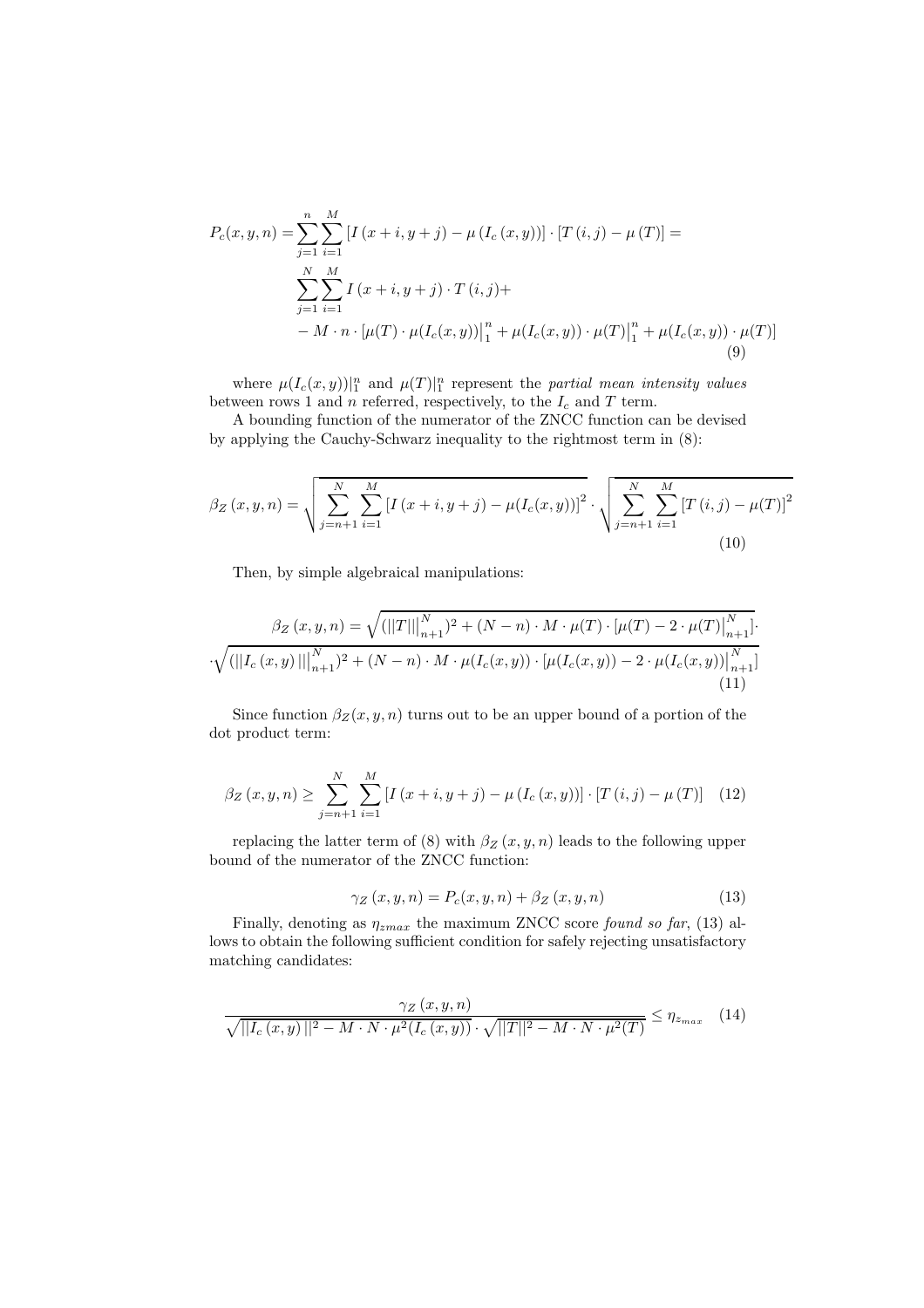It is worth pointing out that with EBPC only a limited portion of the expensive dot product term needs to be calculated when the sufficient condition (14) holds. Viceversa, if the sufficient condition does not hold the dot product term has to be entirely computed.

Since the strength of the technique relies in avoiding this whole computation, in order to achieve effective performance improvements it is mandatory that the sufficient condition (14) could be calculated very efficiently and its outcome could hold as much as possible.

For this reason it is worth pointing out that the sufficient condition is made of terms (e.g.  $||I_c(x, y)||_{n+1}^N$ ,  $\mu(I_c(x, y))$  and  $\mu(I_c(x, y))|_{n+1}^N$ ) that can be efficiently computed using well-known incremental calculation techniques (e.g. [7]) requiring reduced and fixed overhead (i.e. 4 elementary operations for each term). This compares favorably with the dot product term since, conversely, this cannot be computed with incremental calculation techniques and hence its complexity grows with the template size resulting in the true bottleneck of the standard ZNCC-based algorithm

Finally, the remaining terms (e.g.  $||T||_{n+1}^N$ ,  $\mu(T)$  and  $\mu(T)|_{n+1}^N$ ) involved in the evaluation of (14) need to be computed and stored only once, at initialization.

## **4 Experimental results**

This section provides experimental results concerned with the data set *Albert*, *Pcb3* and *Plants* shown in Figure 2. For each image, Table 1 shows the speedup of the EBPC algorithm compared to the standard ZNCC-based template matching algorithm with four different initial values of  $\eta_{z_{max}}$  (respectively 0%, 90%, 95% and 98% of the actual  $\eta_{Z_{max}}$  score). For each test  $\frac{n}{N}$  was set to 0.18. All the algorithms were implemented in C and the system used for the experimental results was a Linux PC with an AMD Thunderbird 900 MHz processor.



**Fig. 2.** *Data set: (Left) Albert (Center) Pcb3 (Right) Plants*

First column of Table 1 shows that the proposed EBPC technique is effective in increasing the computational efficiency of a ZNCC based template matching process by at least a factor of 1.9. Moreover, better results have been obtained by using a higher initial value of  $\eta_{z_{max}}$ . In fact, this allows to use a very effective sufficient condition starting from the initial image points examined during the search process.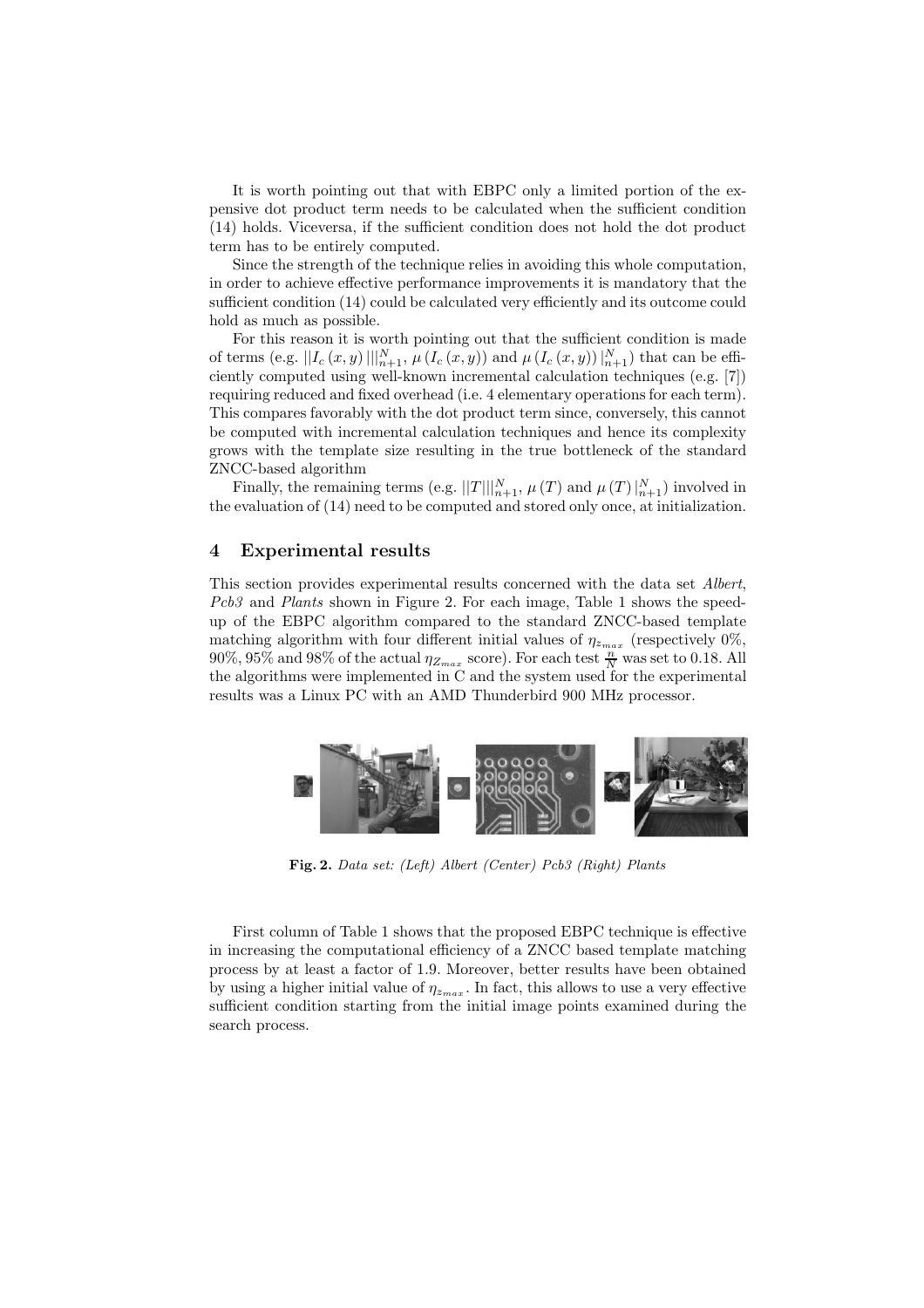|                   |      |      | Image <b>EBPC</b> [0%] <b>EBPC</b> [90%] <b>EBPC</b> [95%] <b>EBPC</b> [98%] |      |
|-------------------|------|------|------------------------------------------------------------------------------|------|
| <i>albert</i>     | 1.90 | 2.69 | 2.74                                                                         | 2.78 |
| pcb3              | 1.90 | 2.16 | 2.47                                                                         | 2.57 |
| $\mathit{plants}$ | 2.40 | 2.56 | 3.00                                                                         | 3.32 |

**Table 1.** For the three images of Figure 2: measured speed-ups for the EBPC algorithm with four different initial values of  $\eta_{z_{max}}$ .

Table 2 shows the percentage of skipped points relatively to each algorithm and image presented in Table 1. The table shows that the basic EBPC technique allows for skipping more than 62% of the examined points. Moreover, as expected, when  $\eta_{z_{max}}$  gets higher the number of skipped points increases significantly.

|                 |           |           |          | $\text{Image}$ Points EBPC [0%] EBPC [90%] EBPC [95%] EBPC [98%] |
|-----------------|-----------|-----------|----------|------------------------------------------------------------------|
| $albert$ 48958  | $62.15\%$ | 81.86 %   | 82.58 %  | 82.79 %                                                          |
| $pcb3$ 97080    | 62.81 $%$ | $70.16\%$ | 77.58 %  | 79.44 %                                                          |
| $plants$ 113832 | 73.38 %   | 76.56 %   | 83.61 \% | 87.35 %                                                          |

**Table 2.** For the three images of Figure 2: percentages of points skipped by the EBPC algorithm with four different initial values of  $\eta_{z_{max}}$ .

Finally, Table 3 and Table 4, show respectively the measured speed-up and the number of skipped points obtained in the case of the standard BPC algorithm compared to the the *brute force* NCC algorithm. It is worth observing that these results are similar to those obtained comparing the EBPC algorithm to the *brute force* ZNCC algorithm (Tables 1 and 2).

|                   |      |      | <b>BPC</b> [0%] <b>BPC</b> [90%] <b>BPC</b> [95%] <b>BPC</b> [98%] |      |
|-------------------|------|------|--------------------------------------------------------------------|------|
| albert            | 2.67 | 2.67 | 2.73                                                               | 4.32 |
| pcb3              | 2.09 | 2.09 | 2.09                                                               | 2.10 |
| $\mathit{plants}$ | 2.62 | 2.62 | 2.62                                                               | 3.25 |

Table 3. For the three images of Figure 2: measured speed-ups for the original BPC algorithm with four different initial values of  $\eta_{z_{max}}$ .

## **5 Conclusions**

We have described an efficient and exhaustive template matching algorithm based on direct computation of the ZNCC function. The algorithm extends the principles of the BPC technique, previously devised for the NCC, to the more robust ZNCC function. The proposed algorithm, referred to as EBPC, is capable